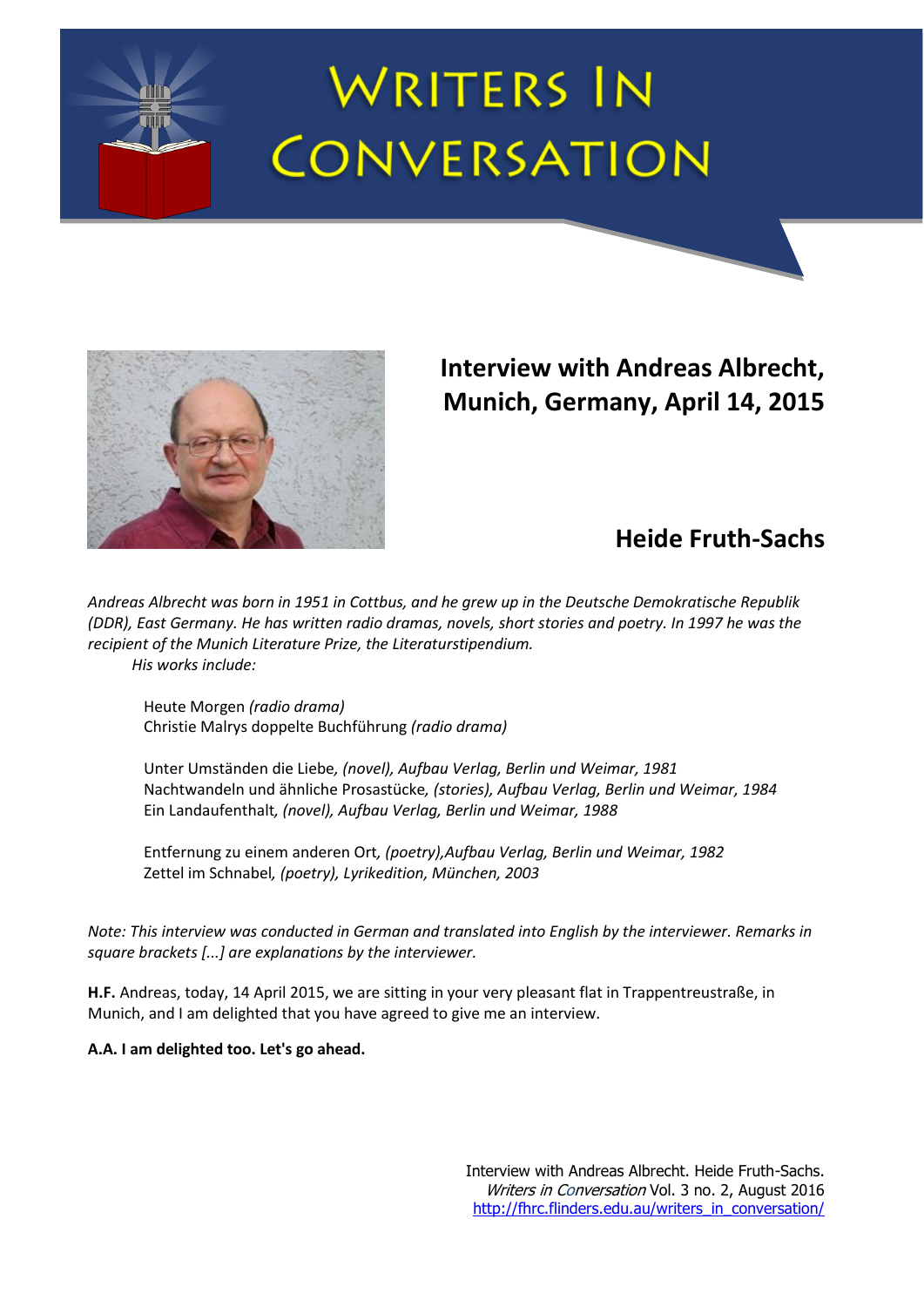**H.F:** Andreas, you have published radio dramas, poetry, short stories and novels in your homeland East Germany, the former DDR which since 1990 no longer exists as a State. What were the consequences for you as a writer when the Wall came down in 1989?

**A.A. On the one hand it was connected with the loss of all relationships to publishing houses, the media, journals – they were no longer interested in someone who was already 40; on the other hand it was psychically a liberation for me, leading to a prolific phase of writing which lasted about five years, without a single publication.**

**H.F.** How did you feel about the lack of freedom in the former DDR – freedom of speech, freedom to travel, freedom to show an individual way of thinking?

**A.A. The so-called lack of freedom to travel was something that the West used to insinuate in a way. We could travel as far as Mongolia, anywhere in Russia, to Hungary, to Cuba. That was not the main problem. It was the existence of a feeling of depression; and when in November 1989 I heard in the evening news that the border was open, tears came into my eyes and I felt as if a burden had fallen from me of which I had been unconscious; like a fish in the depth of the sea that is brought up all of a sudden and is bursting. Something totally irrational.**

**H.F.** This experience of a new freedom following the fall of the 'Wall', how do you see it today?

**A.A. It was the end of a pressure under which one had lived quite naturally. The Wall was only the outward sign of it. Its fall was not really interesting, because in that moment we thought – a feeling that lasted about a year – 'Now we are going to create a wonderful DDR'. This had been the most illusory and most beautiful time in my life. At the publishing house** *Aufbauverlag* **they had exactly the same idea; while at the door there stood the big publishing houses** *Luchterhand* **and** *Fischer* **of West-Germany that only wanted to know how much Aufbauverlag would cost. We writers did not realise this, and then, all of a sudden it was over.**

**H.F .** Do you mean that the Aufbauverlag, where most of your books were published, went out of business?

**A.A. Aufbauverlag had lost its function, because the target group for whom we had produced until 1989/90 was the people of the DDR, people who lived in this State. When the change came, there were different problems, and they tried to come to terms with a new system, Capitalism; there was no longer a need for our literature. Finished.** 

**H.F.** Your nove l*Aufenthalt in einer Gegend (Staying in a Landscape)* is about a holiday-journey (rather strenuous for my taste) of a young couple cycling through the Balkans. Was it inspired by your own experience?

**A.A. It is indeed a fictionalised account of our journey, which was not at all strenuous. We even landed once in Turkey without knowing it, and when I realised it we immediately turned back into Bulgaria. The maps were not reliable then. We pushed our bicycles over a mountain range and came up behind a Bulgarian guard who was just as shocked as we were. – Travelling then for us was by bicycle or on foot. I travelled in the Soviet Union, in the Caucasus. That was all possible. I could have travelled to my** 

 $\_$  , and the set of the set of the set of the set of the set of the set of the set of the set of the set of the set of the set of the set of the set of the set of the set of the set of the set of the set of the set of th

Interview with Andreas Albrecht. Heide Fruth-Sachs. Writers in Conversation Vol. 3 no. 2, August 2016 [http://fhrc.flinders.edu.au/writers\\_in\\_conversation/](http://fhrc.flinders.edu.au/writers_in_conversation/)

#### ARCHIVED AT FLINDERS UNIVERSITY: DSPACE.FLINDERS.EDU.AU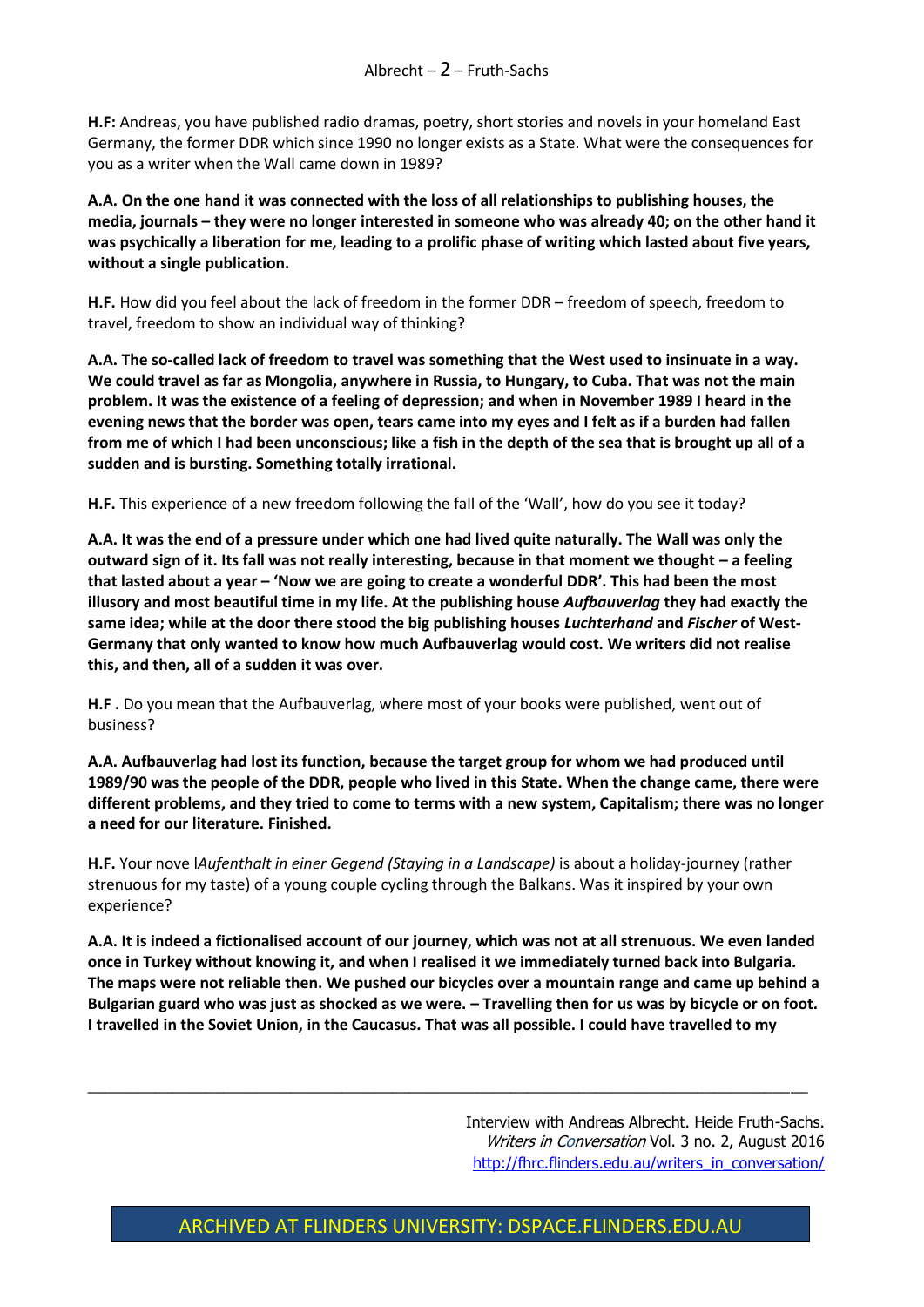**grandmother who lived in West Germany. The medical doctors had the right papers, and they would have signed them even if one's grandmother had been dead for quite some time. However, I did not want to go. I did not have the money. For 15 DDR-Mark I couldn't even go to the toilet in Kassel, and by the way I was too proud.**

**H.F.** Did you ever have clashes with the political system of the DDR because of your critical attitude?

**A.A. I had problems with officials all the time. I had the wrong father for example. In the first class at school the teacher distributed forms to join the 'Junge Pioniere' [the official youth organisation of the DDR], and I already knew that my father was against it. Also the teacher knew it. She passed me over. I thought at least she could have asked me. But she only wanted to avoid conflicts. This went on and on until the DDR ended.**

**H.F.** What do you mean by 'the wrong father'?

**A.A. My father had lived under the Nazis. He belonged to the working class. The Nazis promoted working-class children, just as the DDR did. If the war had not been lost he would have been an engineer. He went into the war with the documents to study engineering. Later I was grateful to use them myself. From the experience that he had just got himself into a situation he hated without having been able to resist it, he bore the consequences: never again would we do something that was automatic. This is very difficult for a child in the first class of school to follow. Later it was a fate I chose myself. I collided with the State, with its ideology, and I cherished the illusion – just as my parents did – that if I were to stick with it the State was going to get better, more just, more honest. I soon realised that you got a lot of attention through this attitude; I was very self-assured. Three times I was suspended from school: however, in the end I was saved by an old music-teacher. What a pity that the State broke down after all; we would have liked so much to get it wonderfully all right after 1989. But then there was Helmut Kohl and wanted his 'blühende Landschaften'. [Helmut Kohl was then Chancellor of the German Republic and after the breakdown of the DDR he talked about changing East Germany into a kind of 'Garden of Eden']**

**H.F.** Once you told me that you became a poet while polishing rifles during your military service. How was this possible?

**A.A. I don't want to say that my situation was a parallel to that of Günter Grass who died not so long ago … However, if you took my biography into consideration you could not expect to find that I was predestined for a military career. I was sent to an administrative post. So, I was standing in Cottbus, my hometown, in front of the Barracks with 'Volkspolizei' [national police] written above the entrance, expecting that a truck would come to transport me to my workplace as a secretary, but comrades explained to me: 'No, you are already here.' Overnight I was a member of the transport-police. This was an undercover branch of the 'Staatssicherheit' [State-Security]. Don't ask me how it came about. This branch had to take care of the weapons of all the political party-members in the building. Each of them had a personal weapon. Because these weapons were never used, we had to keep them in order and polish them every week for a full hour. If I had leant on the wall or drunk a beer, it would have had terrible consequences. I always had a school copy-book in my breast pocket, and I used to pull this out and, in boredom and despair, begin to write. There was no objection to that. It was not listed as** 

> Interview with Andreas Albrecht. Heide Fruth-Sachs. Writers in Conversation Vol. 3 no. 2, August 2016 [http://fhrc.flinders.edu.au/writers\\_in\\_conversation/](http://fhrc.flinders.edu.au/writers_in_conversation/)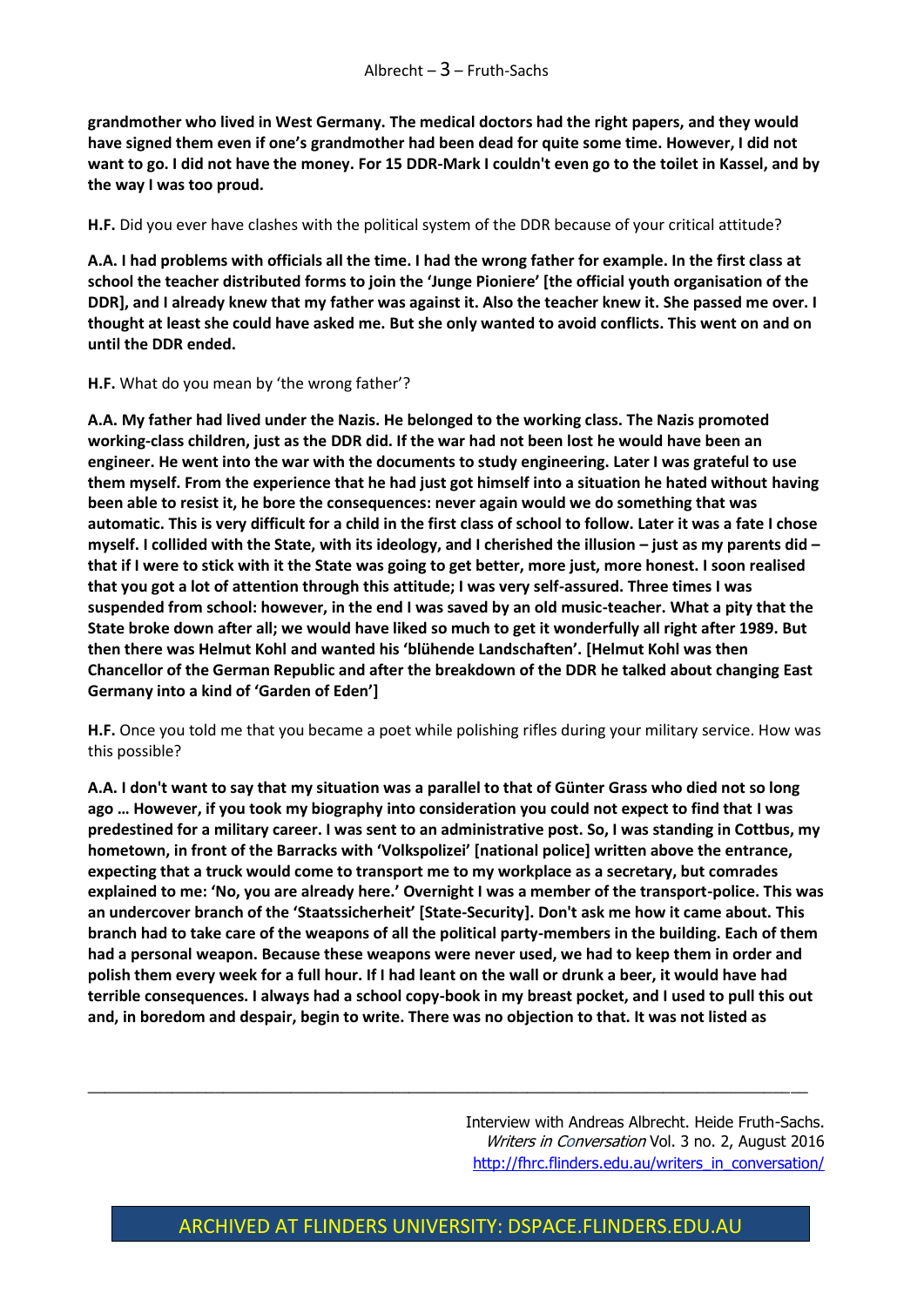**forbidden behaviour and so my superiors tolerated it. Later my comrades came and I read them my first poems. My first story came into existence at a table for cleaning weapons in the yard of the Barracks. I am sure sometimes Art is born out of boredom.**

**H.F.** And your poems and stories written under these circumstances were published?

**A.A. Yes, these miniatures were published. I typed them from the copy-book on an old typewriter. Then I sent them to the poet Günter Kunert [one of the most famous German poets of today] – I had already left the military service – and on a postcard I wrote him a note asking would he please be so kind as to mark them either as 'nonsense' or as 'serious'. However, instead of sending the postcard back, he recommended me to an editor at the Aufbau-Verlag. I was disappointed. I wanted an honest answer and didn't want a publisher. Then the Aufbau-Verlag contacted me – I was then 21 or 22 – I had no idea that this was an honour. I told myself, Kunert was an idiot. Only later did I correspond with him.–First I was invited for weekend-seminars and meetings together with other young authors, until the first novel came, and then they talked to me earnestly. The publishing house took us under its wing. It was really strange. Günter Kunert brought it about – and I was angry.**

**H.F.** I feel somewhat astonished. Günter Kunert then was well known in West Germany, even in Europe.

**A.A. Certainly. I was naive. I didn't know anything about the procedures. – My writing just surfaced by itself.**

**H.F.** You have already told me that the publishing business in the DDR had different structures from those in the West.

**A.A. One must say that it was an employee-relationship. We had the illusion of being free authors, but when you compare it to western standards we were employees of the publishers. Not necessarily in a negative sense – how shall I express it? – the publisher was our employer, our boss. They came and asked, 'Mr Albrecht, do you have something for us again? How is it with money, do you have enough? How is the family?'– If I look back now, it was perhaps even ridiculous.**

**H.F.** If you were accepted by a publisher you were taken care of.

**A.A. Yes. They even controlled whether one drank too much. The editor came to look after you. It was a kind of social care. For us it was normal. We had the feeling that it was absolutely normal. You tried to change your editor only if there was perhaps a deep crisis, if, for example, the two of you really did not agree at all. Each editor had about 15 authors and from each author there came a book every two or three years .The editor also worked with some of us. From me he got only finished manuscripts. There was the problem that nothing should be written that was politically incorrect. Therefore I preferred to read my manuscripts to a friend or to a different editor. They told me whether to make a compromise or to remove the passage. That was how it functioned. My last book was during the new era, 1990, when my editor lost her job because she was the oldest of the team. She gave me back my manuscript and said that it was politically incorrect. She was an honest person. I am still grateful to her. It was good teamwork.**

> Interview with Andreas Albrecht. Heide Fruth-Sachs. Writers in Conversation Vol. 3 no. 2, August 2016 [http://fhrc.flinders.edu.au/writers\\_in\\_conversation/](http://fhrc.flinders.edu.au/writers_in_conversation/)

#### ARCHIVED AT FLINDERS UNIVERSITY: DSPACE.FLINDERS.EDU.AU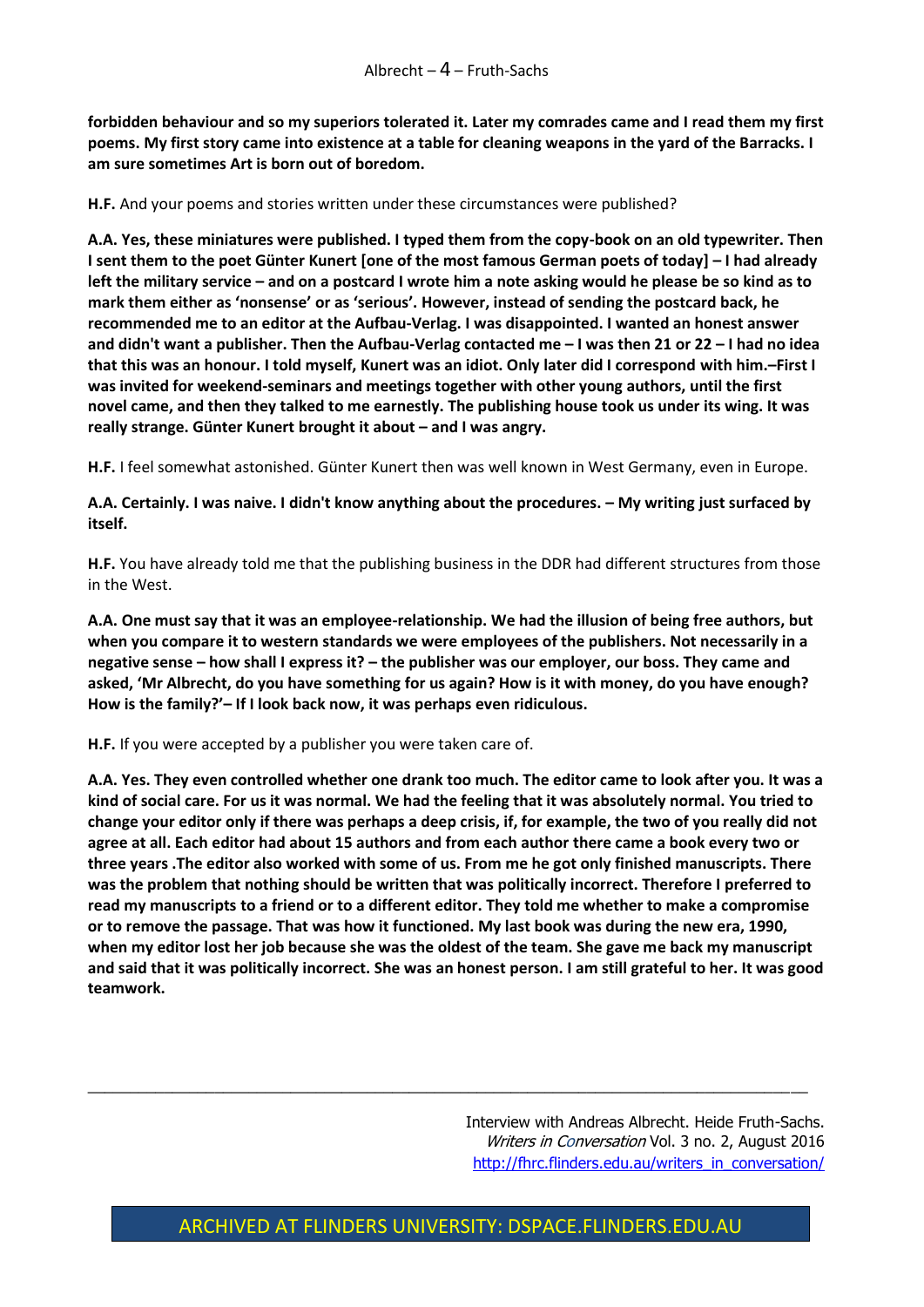**H.F.** Well, in every political system there are followers and others who dare to think for themselves, isn't it so?

**A.A. The problem was the economy. Let us say the Pauper-Verlag had to yield 32 million East-Mark every year. Nobody was interested in how it was done. For example, they printed an artbook about van Gogh, a piracy, and it was sold for 50 Mark per piece. So they could feed their unprofitable poets. The Party, the State, was only interested in the total; the distribution happened through the amount of paper. Unimaginable in a way. There was a contingent of paper, for example 34,000,000 sheets of paper, everything else was the publisher's responsibility.**

**Books always sold, everything. No problems with that. Competition between the media was nonexistent. Like a Paradise for writers. Our chief-editor, Günter Kaspar, once said: 'You write what you want and we publish everything that is possible'. That was the rule. Nobody censored, nobody interfered. And as a last comment: they did not have an IM at the Aufbau-Verlag [IM = 'Informeller Mitarbeiter', a kind of political spy; normally there was such a person in every office, in every institution.] Once the 'Stasi' [Staatssicherheit = State-Security] had to intrude at night looking for manuscripts. (There is written proof of this incident.) The night-doorman had no idea. When he noticed them and asked what they were doing in the middle of the night, they asked him, whether he had not been informed by the IM? Then they went away without searching for the manuscripts.**

**H.F.** After all, not everything was fully transparent it seems.

**A.A. Well, intrigues existed. Behind my back there was talk, for example, that I wrote pornography – which was somewhat tabu in the DDR.**

**H.F.** Really? I did not discover any pornography in your work.

**A.A. There is none, I only wrote about sex. In fact, I also was accused of 'Wehrkraftzersetzung' [undermining the fighting spirit and the will to serve; an expression which was a terrible crime under the Nazi Government and led to the death penalty; at this time the expression was no longer used in West Germany except in a historical context].In 1991/92 there was an Exhibition 'State-Security and Literature' at the House of Literature in Berlin and there were facsimile documents that proved the story I've told you above.** 

**H.F.** In your writing I've met an attitude which I would describe as defensive and only slightly opposing. Irony on the other hand is something very prominent in your work. Is that due to being careful under an authoritarian regime or is it because you are a reflective person? Your heroes often show an analytical distance from the world and fellow human beings.

**A.A. This is a rather abstract judgement. As a writer you know your limits and more or less you know what is possible and what is not, but sometimes you wonder. Here, for example, is quite a simple poem of mine:** 

**Zwar hat der Herr die Sünder lieb, doch derer nur die Guten. Die Bösen sengt und tränkt er tot in Höll-und Sündenfluten.** 

> Interview with Andreas Albrecht. Heide Fruth-Sachs. Writers in Conversation Vol. 3 no. 2, August 2016 [http://fhrc.flinders.edu.au/writers\\_in\\_conversation/](http://fhrc.flinders.edu.au/writers_in_conversation/)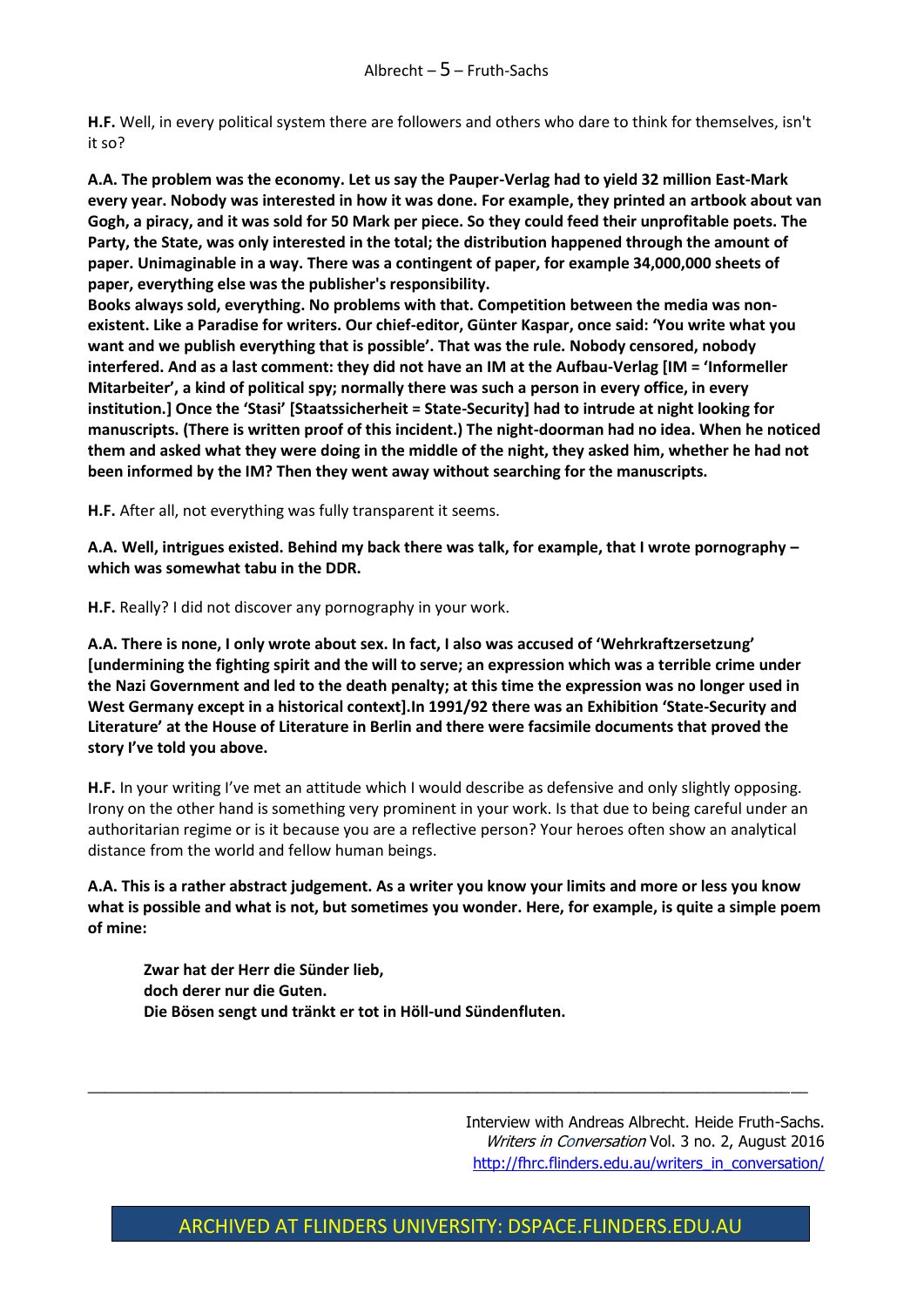**Der Hur, dem Räuber ist er gut, selbst Mördern, Taschendieben. Doch wer ihm widersprechen tut, den kann er gar nicht lieben, den kann er gar nicht lieben.**

*[Yet God, the Lord, he loves the sinners, but only the good ones. The bad ones he singes and drowns in floods of hell and sin. He loves the harlot, the robber, even the murderer and the pickpocket. However, who is contradicting him he cannot love at all, he cannot love at all.]*

**That this was printed I find very strange today. There was a time when I only made parodies of Church songs and of Bible-Texts. In the novel** *Ein Landaufenthalt* **there is a Lutheran pastor who was disciplined by being transferred to this village because of marital infidelity. My editor asked me to substitute him with a Party-chairman. No kidding.**

**H.F.** Something you didn't do.

**A.A. Really? I seem to have forgotten it. However, now I remember: they did not want to provoke the Church; they had a kind of peace-treaty. In 1978 there was a meeting between the representatives of the Church and Honegger [then Head of State in the DDR].**

**H.F.** However, the pastor is in the book. Gral, the hero of the story, meets the pastor bicycling along the road; he is not in clerical attire, but Gral recognizes him.

**A.A. There was no direct censoring. There were, let us say, certain obligations for a publisher to submit to a censor: if there were references to the military, to the police, to the economy. Everything else was the publisher's responsibility .If there were a case to do so, the editors wanting to be on the safe side, would give the manuscripts to a censor to read – which they did with my military story. Shortly before this the censor had died and a new one had not yet been appointed, so the publisher decided to take advantage of the situation and let the publication go ahead. The army-publisher wanted to have it at once – they were keen on it – almost nobody wrote about the Army. So I was paid and only afterwards they consulted the censor. He wanted a trial to accuse me officially of 'Wehrkraftzersetzung'. However, it did not happen after all. They sold the book in a bookshop in Moscow, and also in Marburg (West Germany) at the Franz Mehring bookshop, and only through a mistake in the settling of the accounts (I certainly did not get Rubel or West-Mark) was it discovered. They did this with other authors too. It was not forbidden. They only sold a small amount of books. Writers such as Strittmatter and Christa Wolf would not have become famous in the West without this procedure.\***

**My book was even reprinted, 10,000 copies as far as I know; I was paid in full, but then it did not appear. It was an insane society. They suffered from persecution mania. Yet there was a reason for it. They came into being out of class warfare, a clash of systems. That is no excuse, but knowing it helps to** 

 $\_$  , and the set of the set of the set of the set of the set of the set of the set of the set of the set of the set of the set of the set of the set of the set of the set of the set of the set of the set of the set of th

Interview with Andreas Albrecht. Heide Fruth-Sachs. Writers in Conversation Vol. 3 no. 2, August 2016 [http://fhrc.flinders.edu.au/writers\\_in\\_conversation/](http://fhrc.flinders.edu.au/writers_in_conversation/)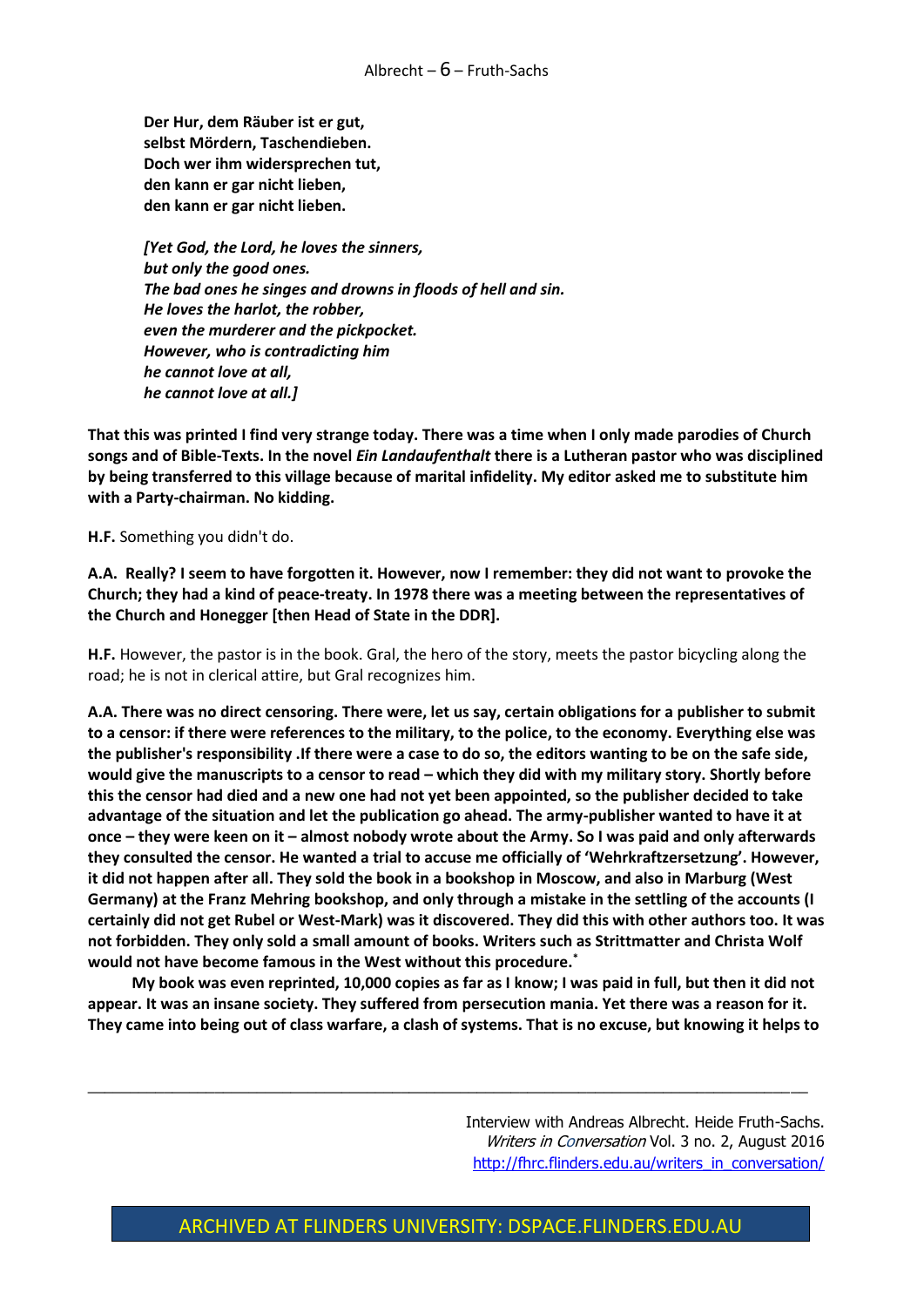**understand it. Someone like Günter Kunert had had enough of it when he was 40 and went into the**  West. I, however, was 25 and I found it interesting, adventurous - and I felt immensely important.

**H.F.** Only too understandable.

**A.A .If there was any political problem with my writing, the secretary caught me in the corridor, took me away, gave me coffee: the first thing was to get relaxed. There was quite an amount of sympathy with authors. It was well known that sometimes problems arose. They tried to develop measures to resolve things. 'Firstly, never show the manuscript to anybody. Only when the book is on the shopcounter, problems may come.'**

**I could have provoked the system and shown the manuscript to someone in the West. Once I even gave something to a person from the West. The poor fellow was caught at the Customs, and he had endless trouble. – Usually, however, I made compromises. Principally I had nothing against the State.**

**H.F.** It was your homeland.

**A.A. Yes, my homeland. And we thought we could make something out of this country. I want to emphasise this statement. It was my motive for literature. I know what I know; I saw what I saw. This is not a literary claim, however, it is an attitude and an important one for me as an author.**

**H.F.** In your novel *Ein Landaufenthalt*, the hero tries to live as self-contained as possible. Karl Gral leaves his wife, his child, his city and his secure well-paid job as a chemical engineer to live in the country and work as a farm labourer in an LPG [organized farm syndicate]. Is there, maybe, a romantic touch here in the tradition of Eichendorff's *Taugenichts*?

**A.A. Well, there was a fellow student who had long hair and rode by bicycle wherever he went. Probably he was the model for the character in the novel. – I think as a rule you write without realizing why you are doing it. If you know why you are writing you stop doing it. It was an experiment concerning independence: not going off into the West, but seeing how much freedom you can permit yourself inside the 'System'. For Gral it was functioning, because we had in the DDR a huge shortage of labourers. There was a lack of workers everywhere. We didn't have 2,000,000 Turkish guest labourers – as you had in the West – and anyone who knocked at the door of the chairman of an LPG and wanted to work in the fields and stables immediately got a room without paying for it. The story came into being as an association of playful ideas. I imagined standing in front of the door of the LPG where I learned that the old chairman from the days of my apprenticeship is still there. He does not recognize me. I am sure they are in need of workers and will take anybody. You are paid according to the schedule. No negotiations. – The draft of the novel developed in two weeks. Yes, and then I worked on the book for two years.**

**H.F.** How is it that you know so much about farmwork and cattle-breeding?

**A.A. Because I learned it. That was possible in the DDR. After 12 years you finished high-school. You began in class nine and, parallel with your school-studies, you took up an apprenticeship for a trade. It was a wonderful idea. Unfortunately they could not keep it up because there was not enough money. You had the choice, for example, between locksmith or nursing, and among other possibilities also** 

 $\_$  , and the set of the set of the set of the set of the set of the set of the set of the set of the set of the set of the set of the set of the set of the set of the set of the set of the set of the set of the set of th

Interview with Andreas Albrecht. Heide Fruth-Sachs. Writers in Conversation Vol. 3 no. 2, August 2016 [http://fhrc.flinders.edu.au/writers\\_in\\_conversation/](http://fhrc.flinders.edu.au/writers_in_conversation/)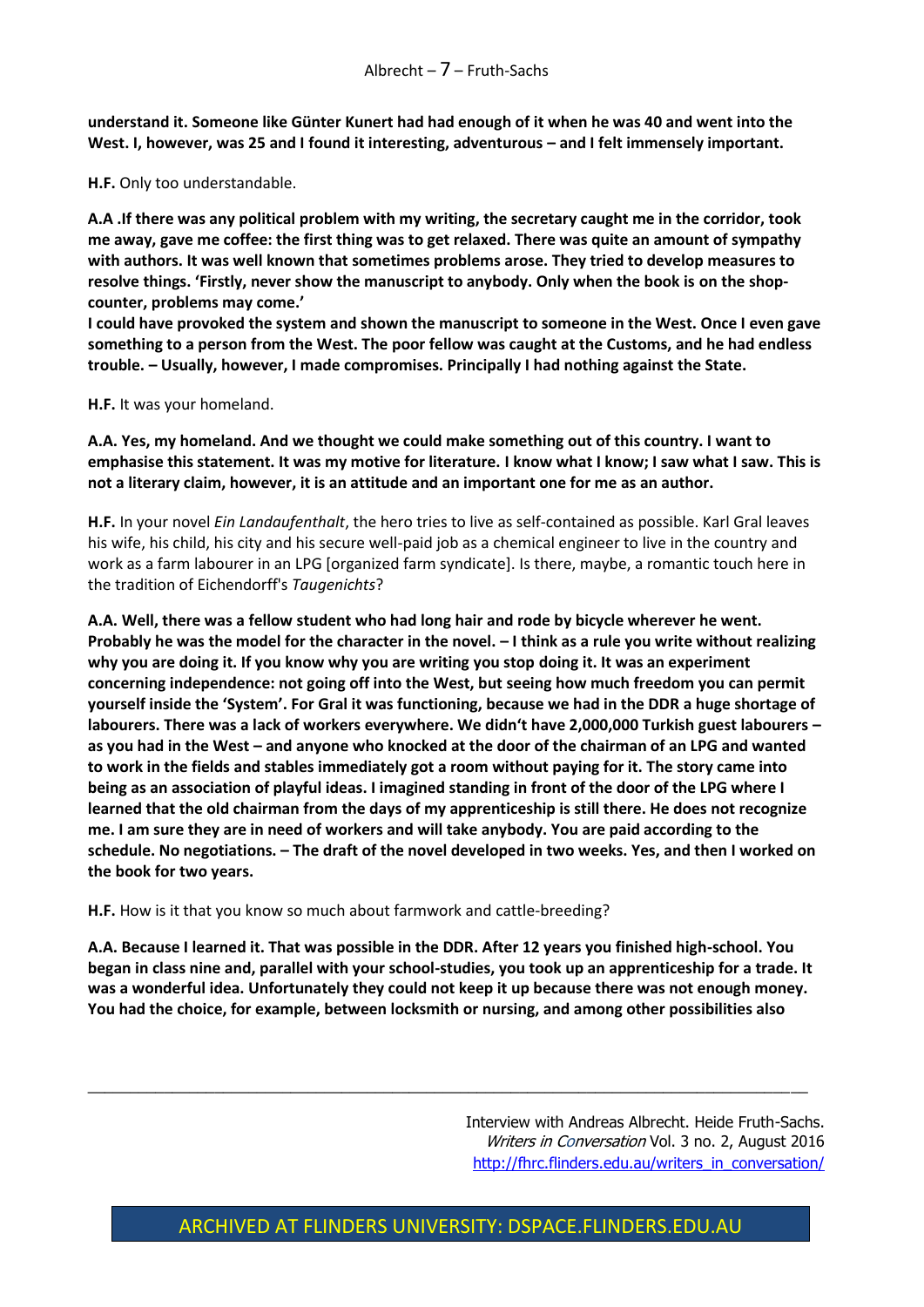**farming. I chose farming, and I had a great time, a wonderful time. I am an accredited farmer with a certificate. I can milk cows, I know how to raise pigs, I can drive and handle farm-machines, I can mow grass with a scythe, I can pile dry cow-dung in perfect layers.**

**This is the background for my novel** *Ein Landaufenthalt* **(***A Time in the Countryside***)***.* **It mirrors my LPG. I suggested that the editor give it to an expert to read to check whether everything was technically all right. It was.**

**H.F .** And the protagonists in the novel?

**A.A. They all existed in reality – more or less – only slightly changed. The landscape, the village are real and also the plot. I am a good observer.** 

**H.F.** Later you studied physics. Once you said 'like Angela Merkel'. Did you know her then?

**A.A. No. I did not know her. Through my military service I lost two years in comparison to the women of my generation, so I began my studies later. It was very unusual in Angela Merkel's case that as the daughter of a pastor she graduated and even got a place as a professor at the Akademie in Berlin. That I would never have accomplished, in spite of the fact that I was not the son of a pastor. [Usually you only made a career in the DDR as a descendent of working-class parents.] Women were much more promoted than men. That was the rule. There was a quota for women and a quota for studying physics. She was allowed to study because she was a woman. I was allowed to study because my parents were from the working class. In this case it didn't matter that my personal file contained reports of repeated politically doubtful behaviour. Ulbricht [then Head of State] said: we need 250 physics students and so it was my turn too. If – also as a woman – you desired to study literature you could not. No way. My wife, for example, was also the daughter of a pastor and was allowed to study engineering. Her brothers were not even allowed to graduate. As you see, there were many different aspects. You in the West always see things in black or white: dictatorship, censorship and so on …**

**H.F.** But it existed, however, not always in one-dimensional form, more in shades of different colours.

#### **A.A. Yes, not in one-dimensional forms.**

**H.F.** Once you said to my husband and me that we often fall into an attitude of 'teaching', or of knowing everything better, when we discuss the former DDR; that can be annoying to you and others who lived there. Naturally we don't recognize this tendency. Why is that so? Is it arrogance from our side or are you over-sensitive? Is it the 'Wall' in our heads that is still existent?

**A.A. Ah, you put strange questions. – It is difficult to answer. Last weekend I was in the East from Friday to Monday. What is the difference? I think you in the West always have the feeling that you are on the safe side, generally on the side of the good: 'we are best informed, we are the richest in the world' – and in reality it is not so.**

**H.F.** We have succeeded in confronting the dark side of our history, the Nazi Terror.

**A.A. Yes. You did, we didn't. – All right. But there was and is not enough curiosity from your side for the ex-DDR. We have often discussed that long into the night. It is the fixation in the direction of 'a better** 

 $\_$  , and the set of the set of the set of the set of the set of the set of the set of the set of the set of the set of the set of the set of the set of the set of the set of the set of the set of the set of the set of th

Interview with Andreas Albrecht. Heide Fruth-Sachs. Writers in Conversation Vol. 3 no. 2, August 2016 [http://fhrc.flinders.edu.au/writers\\_in\\_conversation/](http://fhrc.flinders.edu.au/writers_in_conversation/)

#### ARCHIVED AT FLINDERS UNIVERSITY: DSPACE.FLINDERS.EDU.AU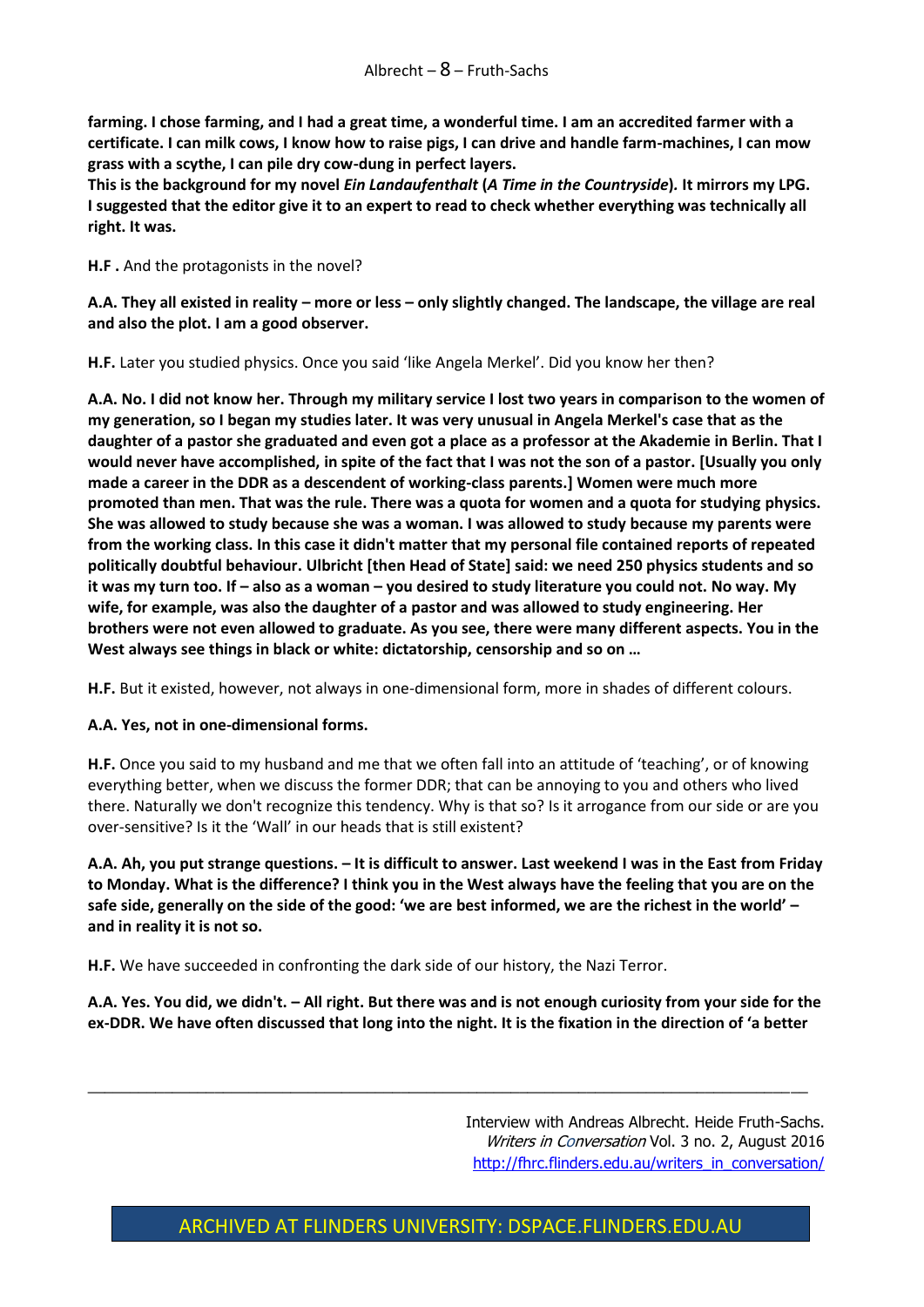**life', the 'we made it' attitude, dreams fulfilled. If you have the impression that you are already there, you stop striving in different directions. Why should you look closer into countries like Macedonia? There is no interest. The glimpse into the abyss is missing. Perhaps this is an explanation … We nearly always saw the West-television programs in the DDR. Normal people would not have turned on the East-television programs. Or, if you wanted a 'hot' book, the books from the West were the ones you were after, for example the books at the Leipziger Buchmesse [the Book Fair in Leipzig]. These were sold after the Fair – or stolen. It was the direction of longing. Why do Africans pay \$6000 to reach Germany? They too have dreams of a better and freer life.**

**H.F.** True. However, the Germans in the DDR were Germans. East and West were – even when separated for forty years – united by the common German language, by history and culture, by the roots.

**A.A. And if, for example, at the Olympic Games a German athlete won, they announced in the West: Germany won; even if the athlete was from the DDR. In that case we did not have an identity. We did not exist. The weather forecast used the expression 'Mitteldeutschland' [Middle-Germany]. Long before the 'Reunion', before 1989, a 'Ministerium für Innerdeutsche Angelegenheiten' [ministry for inner-German affairs] existed and also postal numbers in case of a reunion. When Uncle Paul came from the West to see his family members in the East, he at once talked about how awful the highway was from Magdeburg on and I was furious and thought: 'Go! Go back to your silly Black Forest idyll with your silly Mercedes.' My brother called his ugly cat 'Paul' because he too felt offended. – If you had an Uncle Paul sitting at the coffee-table you changed into an ardent fighter for the DDR. Then it was homeland and it did not matter what was wrong with it in many other aspects.**

\* *All the facts in this section are correct. However, it needs more explanation.*

**.** 

- 1) *The reputation of writers (artists in general) in the DDR was high. Press, radio, television had no critical functions. They spread only the official standpoint of the socialist state. Writers (artists) were much freer in expressing their opinion and many people in the DDR looked to them for orientation. I even had the experience that people from the working class imagined that I had personal contact to the rulers of the state and could tell them what was wrong in the system.*
- *2) Therefore the state officials were somewhat afraid of artists, particularly writers. The publishers and the editors gave writers as much freedom as possible, but politicians wanted to keep them at bay and at the same time 'happy'. Books which were considered as 'dangerous' were often published in spite of that, and the authors were paid, but the amount of books actually sold in the DDR was small (about 3000). The rest of the 10,000, 20,000 or 30,000 books were sold in countries of the Soviet-Union, in Moscow – where many understand German – and in NSW-countries (Non-Socialist-Economic-Districts), also in West-Germany.*
- *3) The intention was to keep the population in the DDR as far as possible away from reading these books (or seeing certain films), but at the same time to gain the DDR a solid reputation for bringing forth excellent writers (artists).*

 $\_$  , and the set of the set of the set of the set of the set of the set of the set of the set of the set of the set of the set of the set of the set of the set of the set of the set of the set of the set of the set of th

Interview with Andreas Albrecht. Heide Fruth-Sachs. Writers in Conversation Vol. 3 no. 2, August 2016 [http://fhrc.flinders.edu.au/writers\\_in\\_conversation/](http://fhrc.flinders.edu.au/writers_in_conversation/)

#### ARCHIVED AT FLINDERS UNIVERSITY: DSPACE.FLINDERS.EDU.AU